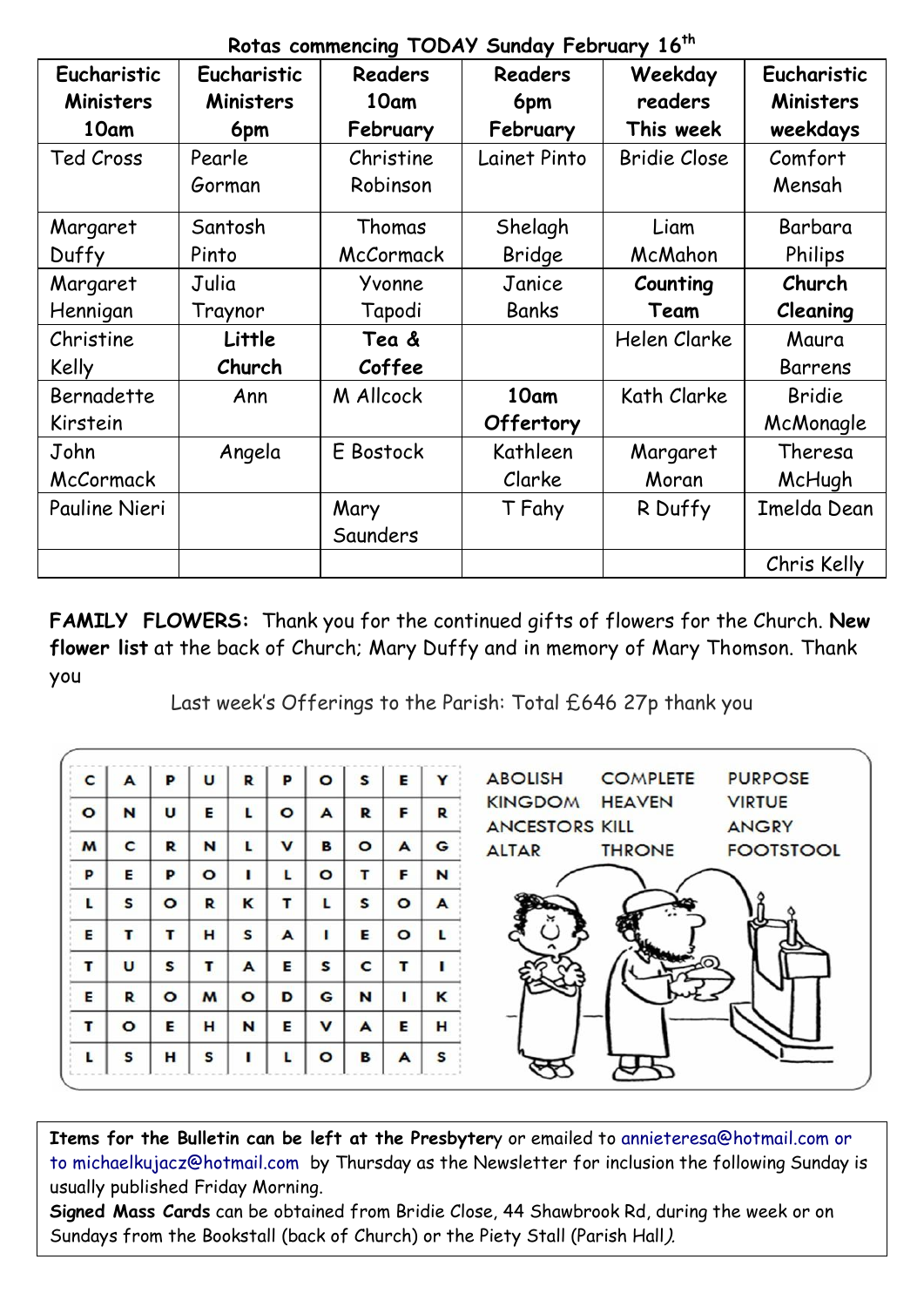

## ST. BERNARD'S PARISH BULLETIN

Sixth Sunday in Ordinary Time

## **Sunday 16th February 2014**



**Parish Priest** Mgr. Michael J Kujacz: Assistant Fr. Michael Job **Address** St. Bernard's R C Church, Burnage Lane, Manchester M19 1DR **Telephone**0161 432 3628 **Website** [http://stbernards-burnage.homeip.net](http://stbernards-burnage.homeip.net/)

6 th Sunday MASS 7/ Creed 12 Apostles; Sunday P.136 Eucharistic Prayer 3 (p28) Hymns 224, 26, 560, 390, 307



I had more or less finished the newsletter when I received some news. The Bishop has appointed me to be the new Dean of our Deanery of St. Ambrose Barlow for the next four years. It is always nice to be asked, more so when fellow Clergy have been consulted and your name comes up. I am not sure what it all means as yet, but I think it is a great honour for our Parish Family that for the next four years we will be the Deanery Church.

Fr. Tom Connolly has served the Deanery over the past years, and has done a very fine job as Dean, I am sure we are very grateful for his ministry. One outstanding feature of his time as Dean as been the magnificent Deanery pre marriage course which he has developed, last year I think around 80 couples attended. Later on in the year we are going to have to consider what happens locally when Fr. John Ahern retires in September, but that is for another time.

In the mean time we have enough to get on with; in the very near future we will be having a day of renewal for Readers, followed by a similar day for Eucharistic ministers. We need new Eucharistic Ministers to replace those who have or wish to retire or have died. We especially need to renew our 6pm Mass teams, it would also be good if we can find four more who would be willing to take Holy Communion to the sick. I will be asking, so please don't hesitate to offer!!!

Don't forget Drop in Thursday? A group of us will be in the Holy Land this week, be assured that all of you and especially the sick a housebound will be remembered in the Masses at all the Holy sites. God Bless mjk

**Pope Francis Tweet**; I greet all those who are sick and suffering. Christ Crucified is with you; cling to him! *2014 Year of Our Parish*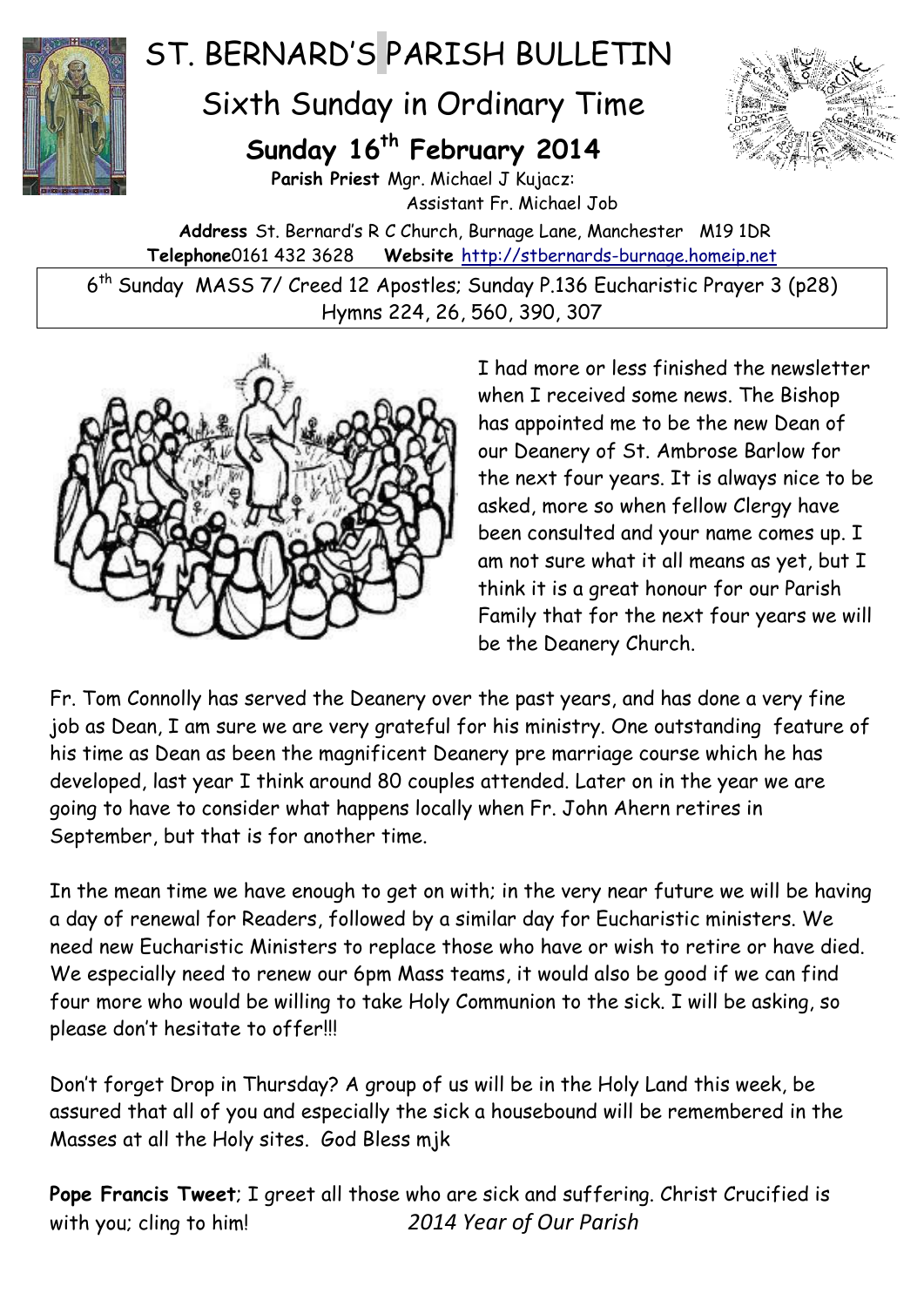## **THE HOLY FATHER'S INTENTIONS (February)**

**Universal:** That the Church and society may respect the wisdom and experience of older people.

**For Evangelization:** That priests, religious, and lay people may work together with generosity for evangelization.

| Sunday    | 16 <sup>th</sup> February | 6 <sup>th</sup> Sunday of                  | 10.00am              | Mass                                |
|-----------|---------------------------|--------------------------------------------|----------------------|-------------------------------------|
|           |                           | Ordinary time                              | 6.00pm               |                                     |
| Monday    | 17 <sup>th</sup> February | Mass of the<br>day                         | $9-30$ am            | Mass                                |
| Tuesday   | $18^{th}$<br>February     | Mass of the<br>day                         | $6-7$ pm<br>7pm      | Exposition<br>Mass                  |
| Wednesday | 19 <sup>th</sup> February | Mass of the<br>day                         | $9-30$ am            | Mass                                |
| Thursday  | 20 <sup>th</sup> February | Mass of the<br>day                         | $9-30$ am            | Mass                                |
| Friday    | 21st February             | Mass of the<br>day                         | $9-30$ am            | Mass                                |
| Saturday  | 22 <sup>nd</sup> February | Feast: The<br>Chair of St.<br>Peter        | 11-12noon<br>12 Noon | Exposition &<br>Confessions<br>Mass |
| Sunday    | 23rd February             | 7 <sup>th</sup> Sunday of<br>Ordinary time | 10.00am<br>6.00pm    | Mass                                |

**Masses received this week:** Special Intentions, Mary Thomson(6), Michael O'Hara, Edward Rochford, Bernadette McLoughlin int, Christopher Lynch, David & Helen Dinan(3) and Rita Veith.

**Sick;** please commend to your prayers the sick and housebound of the Parish especially, , Maximus John Paul Payne(baby), Daniel, Martin, Sarah, Audrey Doona, Michael Doyle, Jacob Bannister, Janet Roberts, Simon Kelly, John Doona, Margaret Keable, Cissie Corrigan, Ruth Sivori, Pat Preston, Clare Bainbridge, Malcolm Scott, Sheila MacCrimmon, Carolyn Smith, Pat Reid, Simon McDermott, Julie Ann Keeney, Stephen Gatley, Kath Rafter, Sally Kenny, Bernadette Maloney, Margaret Keable, Dena O'Meara, Mary Callaghan, Constance Murphy, Maria Baker, Annie Clarke, John Barnes, Denny McGuigan, George Hughes, Honor Squires, Maureen Nash, Betty Foster, Steven Moorhouse, Alan O'Donnell, Dorothy Hampsey, Annie Clark, Jean Owen, Mary Whieldon, Delia Connelly and Colin Pearson,